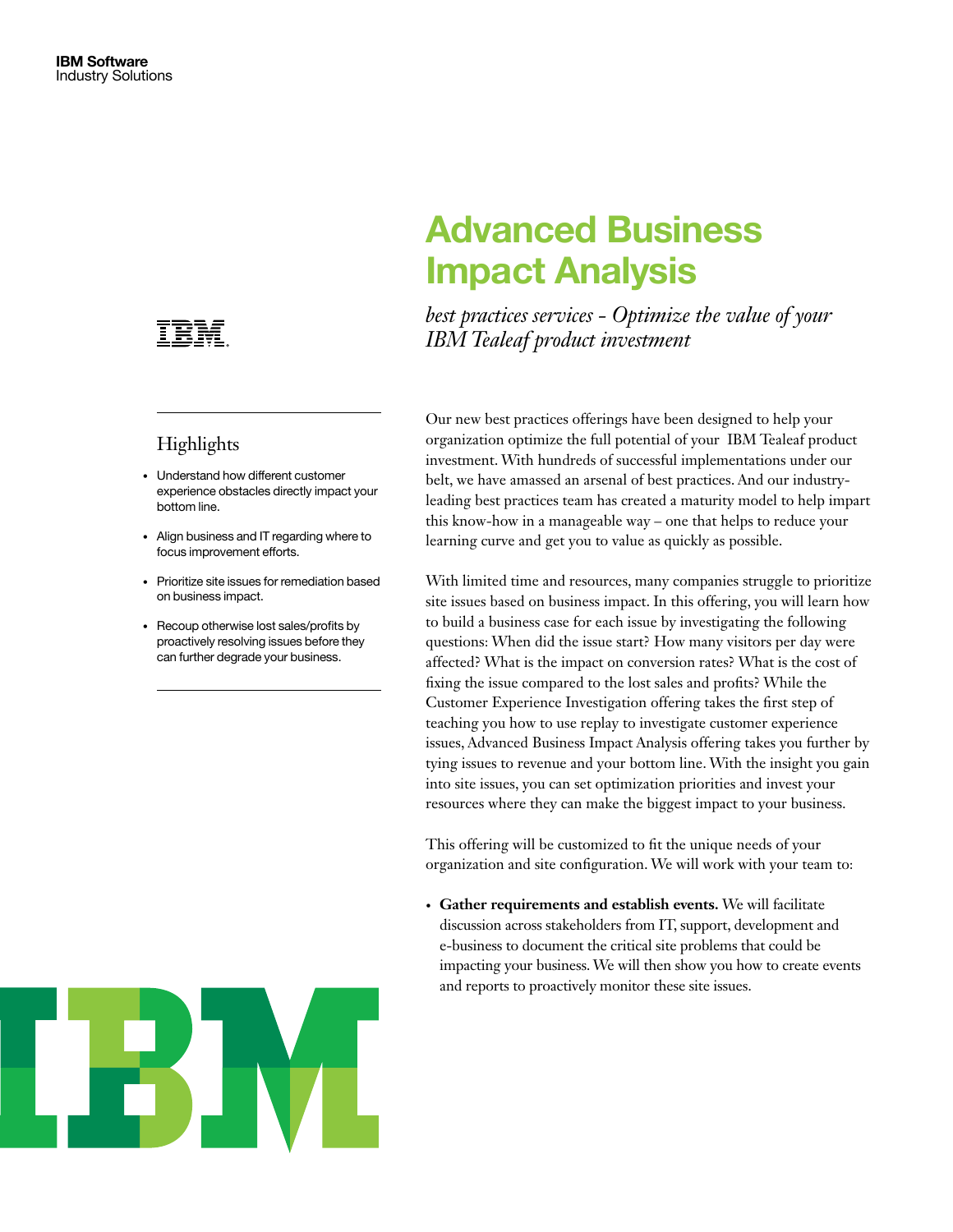

*Figure 1*: Our best practices offerings and recommended maturity model

- **• Build a business case.** You will learn how to quantify the business impact of given issue based on such metrics as frequency, duration, number of visitors impacted, impact on conversion rates and cost to fix. Armed with this information, your e-business and development teams will be on the same page as to which issues are more critical to focus on.
- **• Set up ongoing processes.** You will establish a process for the continuous monitoring and maintenance of events and reports required to conduct business impact assessments and set up a distribution network of critical impact analysis reports.
- **• Product training.** As needed, your best practices consultant will help you become more familiar with certain functionality of IBM® Tealeaf® cxImpact (search, replay, and reporting basics). *Please note, if additional days are needed for refresher product training, they will be incremental to the current number of engagement days.*

With the Advanced Business Impact Analysis offering you will learn how to recoup otherwise lost sales/profits and optimize the value of your IBM Tealeaf product investment, through efficient identification and resolution of the issues having the greatest impact on your online customer experience.

#### **Objectives**

• Understand how different customer experience obstacles directly impact your bottom line.

#### Anticipated benefits

- Align business and IT regarding where to focus improvement efforts.
- Properly prioritize Web site issues for remediation based on business impact.
- Recoup otherwise lost sales/profits by proactively resolving issues before they can further degrade your business.

| <b>Required IBM Tealeaf</b><br>products | Tealeaf cxlmpact                                        |
|-----------------------------------------|---------------------------------------------------------|
| <b>Customer participants</b>            | Departmental Stakeholders                               |
|                                         | <b>Tealeaf Project Manager</b>                          |
|                                         | Tealeaf Event Modeler(s)                                |
|                                         | <b>Tealeaf Users</b>                                    |
| <b>Duration</b>                         | 3 days                                                  |
| Recommended timing                      | 6 to 9 months following your initial<br>implementation. |
|                                         | Ongoing, as required.                                   |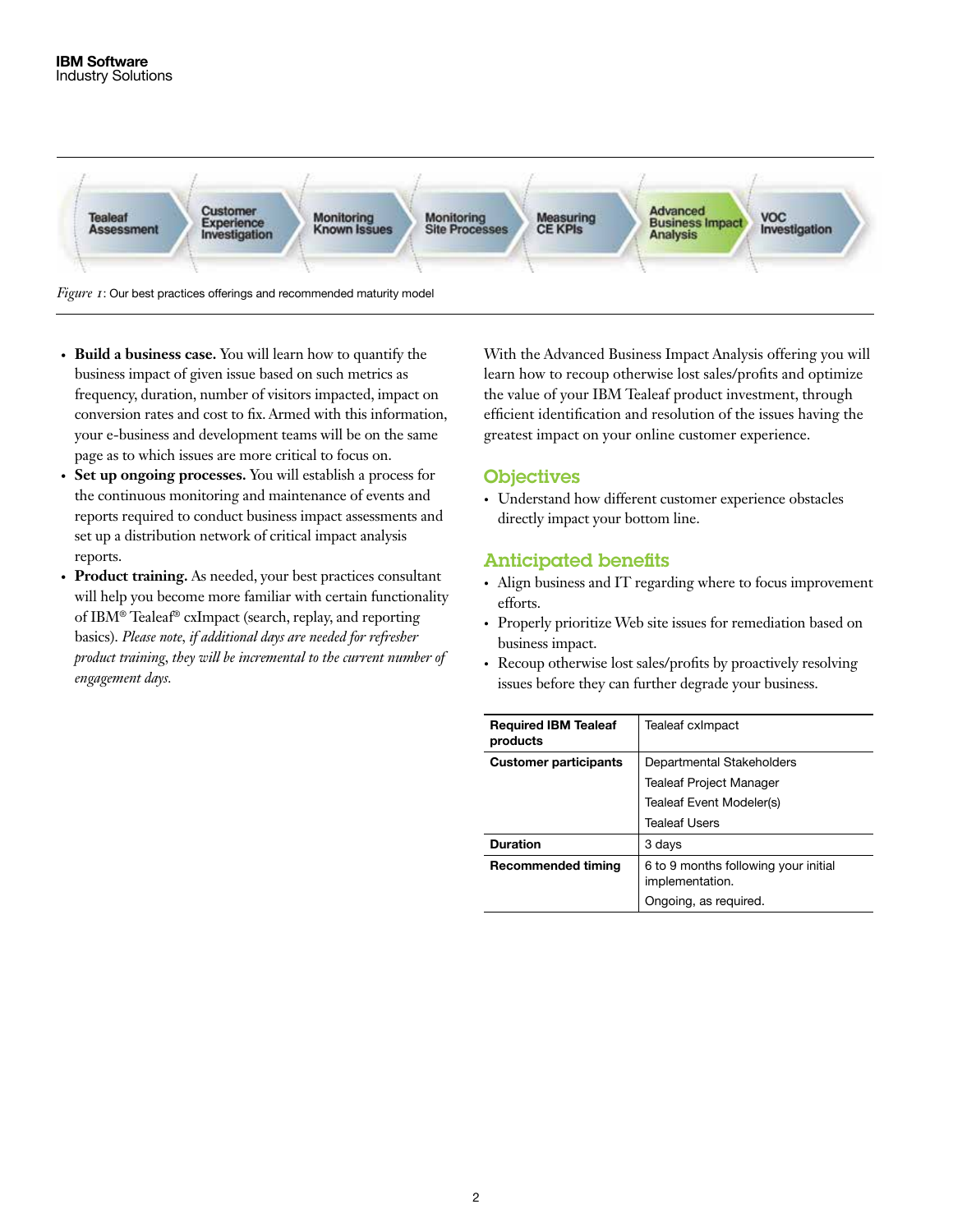### About IBM Enterprise Marketing Management

The IBM Enterprise Marketing Management (EMM) Suite is an end-to-end, integrated set of capabilities designed exclusively for the needs of marketing organizations. Integrating and streamlining all aspects of marketing, IBM's EMM Suite empowers organizations and individuals to turn their passion for marketing into valuable customer relationships and more profitable, efficient, timely, and measurable business outcomes.

Delivered on premises or in the Cloud, the IBM EMM Suite of software solutions gives marketers the tools and insight they need to create individual customer value at every touch. The IBM EMM Suite helps marketers to understand customer wants and needs and leverage that understanding to engage buyers in highly relevant, interactive dialogs across digital, social, and traditional marketing channels.

Designed to address the specific needs of particular marketing and merchandising users, the IBM EMM Suite is comprised of five individual solutions. Digital Marketing Optimization enables digital marketers to orchestrate relevant digital interactions to attract and retain new visitors and grow revenue throughout the customer's lifecycle. With Customer Experience Optimization eCommerce professionals can turn visitors into repeat customers and loyal advocates by improving the digital experience of every customer. With Cross-Channel Marketing Optimization customer relationship marketers can engage customers in a one-to-one dialogue across channels to grow revenue throughout the customer's lifecycle. Price, Promotion and Product Mix Optimization allows merchandisers and sales planners to make price, promotion and product mix decisions that maximize profit and inventory utilization. And with Marketing Performance Optimization, marketing leaders, planners and decision-makers can model and assess mix, and manage marketing operations to maximize ROI.

Over 2,500 organizations around the world use IBM EMM solutions to help manage the pressures of increasing marketing complexity while delivering improved revenue and measurable results. IBM's time-tested and comprehensive offerings are giving companies such as Dannon, E\*TRADE, ING, Orvis, PETCO, Telefonica | Vivo, United Airlines and wehkamp.nl the power and flexibility required to provide their customers and prospects with what they expect today – a more consistent and relevant experience across all channels.